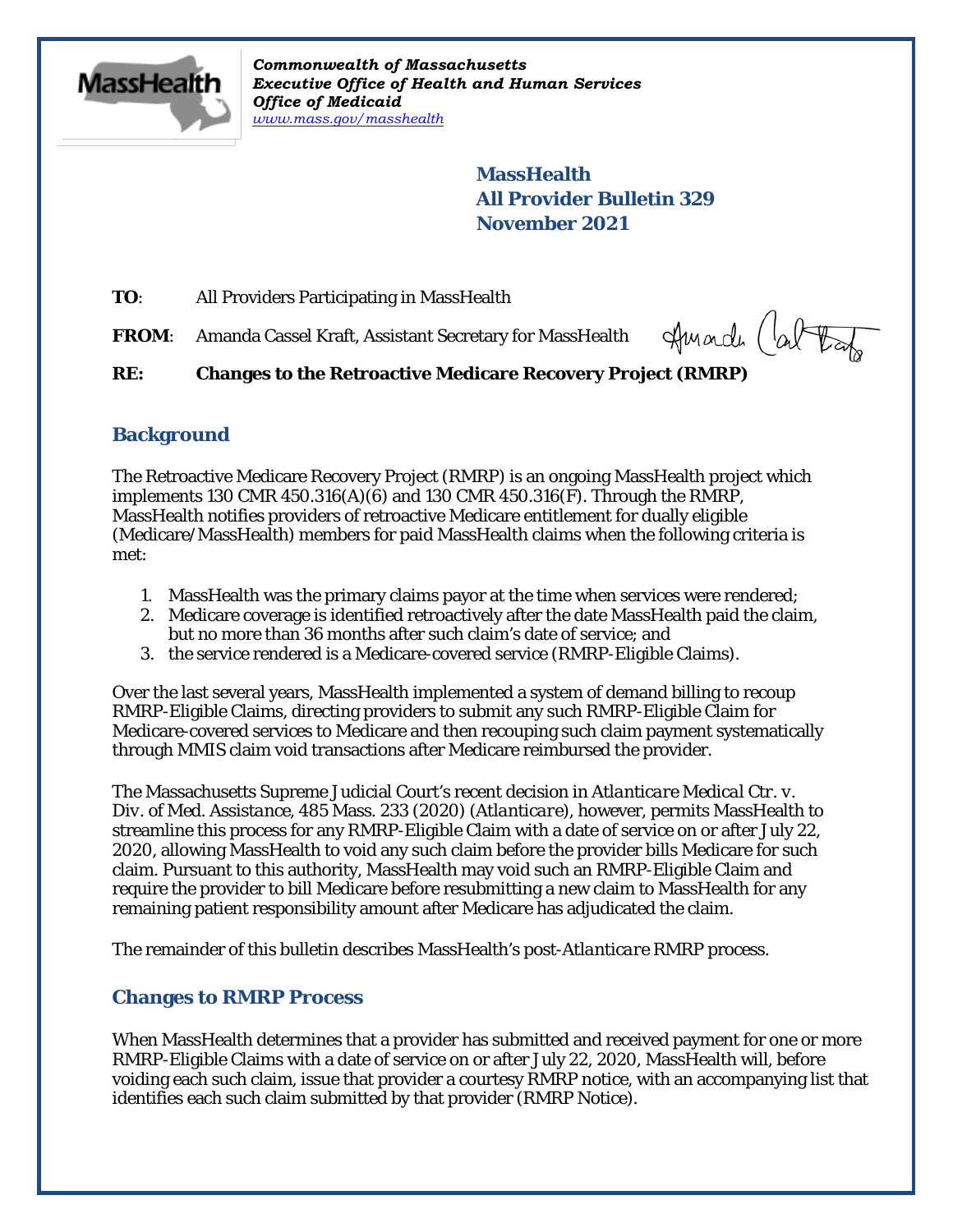# **MassHealth All Provider Bulletin 329 November 2021 Page 2 of 4**

This RMRP Notice and claim listing will assist providers with billing Medicare for such claims. The RMRP Notice also gives providers 30 days from the date of that notice to disagree with any of MassHealth's identification of some or all of the claims on the claim listing as RMRP-Eligible.

Unless the provider responds within 30 days from the date of the RMRP Notice, MassHealth will void the RMRP-Eligible Claims identified in that notice and recover the amount paid for such claims through that provider's future claim payments (or through other appropriate means, as necessary and as described in MassHealth's regulations). If a provider disagrees that some or all of such claims are RMRP-Eligible, the provider must notify the RMRP unit within 30 days from the date of notice, in accordance with the instructions set forth in the RMRP Notice and described below. If a provider disagrees with some, but not all of MassHealth's identification of the provider's RMRP-Eligible Claims in the RMRP Notice, MassHealth will void the remaining claims (as to which there is no disagreement) and recover the amount paid through the process described above.

#### **Provider Process**

MassHealth will mail the RMRP Notice with accompanying claims report to the provider's Doing Business As (DBA) address on file with MassHealth.

- Providers must review the DBA address information contained on the MassHealth provider file and update any information that is out-of-date, inaccurate, or incomplete to avoid undeliverable mail.
- Providers must review the RMRP Notice with enclosed claims report to determine the accuracy of the selected claim data. The information on the enclosed MassHealth claims report will help providers prepare claims for billing to Medicare.
- Providers must submit claims to Medicare following Medicare's billing regulations and guidelines. As part of this claims submission process, Medicare may ask providers to submit documentation that demonstrates that MassHealth voided such claims.
- If after review of the RMRP Notice and claims report, the provider agrees with MassHealth's identification, no further action is needed. MassHealth will void the claims identified in the RMRP Notice 30 days after the date of that notice and recover the amount paid for such claims through that provider's future claim payments (or through other appropriate means, as necessary and as described in MassHealth's regulations).
- After Medicare has adjudicated the claim, providers may resubmit the claim to MassHealth only in the following situations:
	- o Medicare has denied the service for reasons other than a correctable error; or
	- o There is a remaining patient responsibility after Medicare paid the claim.

In accordance with MassHealth billing regulations and guidelines, providers must accurately report the Coordination of Benefits (COB) adjudication information as it appears on the Medicare EOB (explanation of benefits) on the claim submission to MassHealth.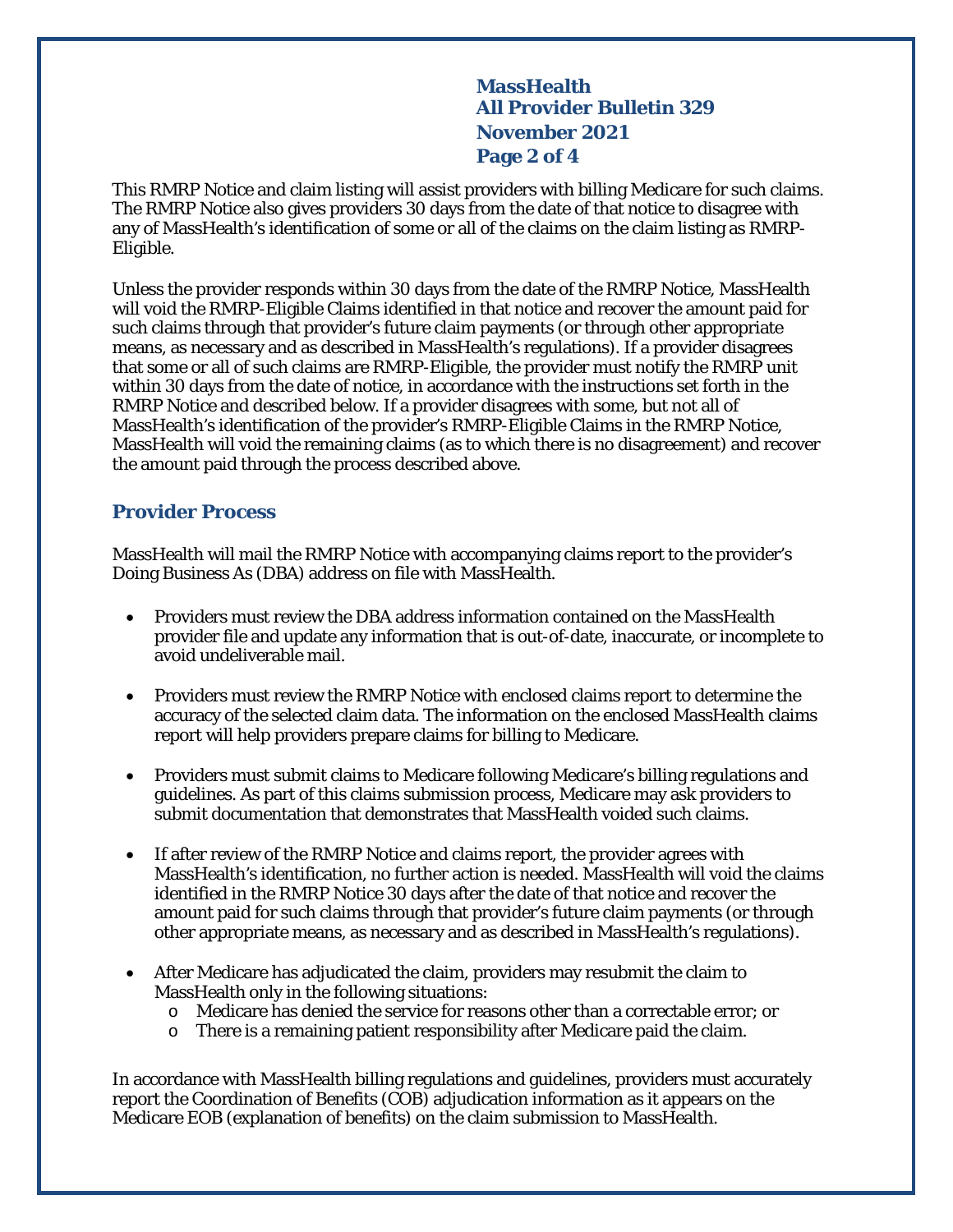**MassHealth All Provider Bulletin 329 November 2021 Page 3 of 4**

- If after review of the RMRP Notice and claims report, the provider disagrees with MassHealth's findings, the provider must reply to the RMRP unit within 30 days from the date of the RMRP Notice, in accordance with the instructions set forth in the RMRP Notice. The RMRP Notice will contain detailed instructions as well as the RMRP unit's contact information. Following its review of any such reply, MassHealth will:
	- $\circ$  Void any claim as to which MassHealth disagrees with the provider's contention that such claim is not RMRP-eligible and recover the amount paid through the process described above; and
	- o Not void any claim as to which MassHealth agrees with the provider's contention that such claim is not RMRP-eligible.

Even in the absence of an RMRP Notice, providers must adhere to MassHealth regulations at 130 CMR 450.316(A)(6), by returning any payment it received from the MassHealth agency if a third-party resource is identified after the provider received payment. The provider must bill all available third-party resources before resubmitting a claim to MassHealth.

#### **Additional Information**

For more information about Medicare timely filing limits and exceptions, please reference the Medicare Claims Processing Manual, General Billing Requirements. Medicare timely filing information is also outlined in CMS Medicare Learning Network (MLN), MLN Matters MM7270 Revised Release Date: January 21, 2011.

#### **COB Claims Billing References**

Providers should refer to the following MassHealth regulations and guides located in the provider manual when submitting COB claims:

- [MassHealth Administrative and Billing Regulations](https://www.mass.gov/regulations/130-CMR-450000-administrative-and-billing-regulations#:%7E:text=These%20Administrative%20and%20Billing%20Regulations%2C%20130%20CMR%20450.000%2C,and%20are%20often%20referred%20to%20as%20%E2%80%9Call-provider%20regulations.%E2%80%9D) at 130 CMR 450.316 through 450.318; and
- [Sub Chapter 5: Administrative and Billing Instructions, Part 7. Other Insurance.](https://www.mass.gov/doc/subchapter-5-administrative-and-billing-instructions-for-all-masshealth-providers/download)

To download Provider Online Service Center (POSC) Job Aids for COB claims submissions, go to [www.mass.gov/service-details/job-aids-for-the-provider-online-service-center-posc](http://www.mass.gov/service-details/job-aids-for-the-provider-online-service-center-posc)

To request a copy of any of the MassHealth Companion Guides, please contact MassHealth Customer Service at (800) 841-2900.

#### **MassHealth Website**

This bulletin is available on th[e MassHealth Provider Bulletins](http://www.mass.gov/masshealth-provider-bulletins) web page.

[Sign up](https://www.mass.gov/forms/email-notifications-for-masshealth-provider-bulletins-and-transmittal-letters) to receive email alerts when MassHealth issues new bulletins and transmittal letters.